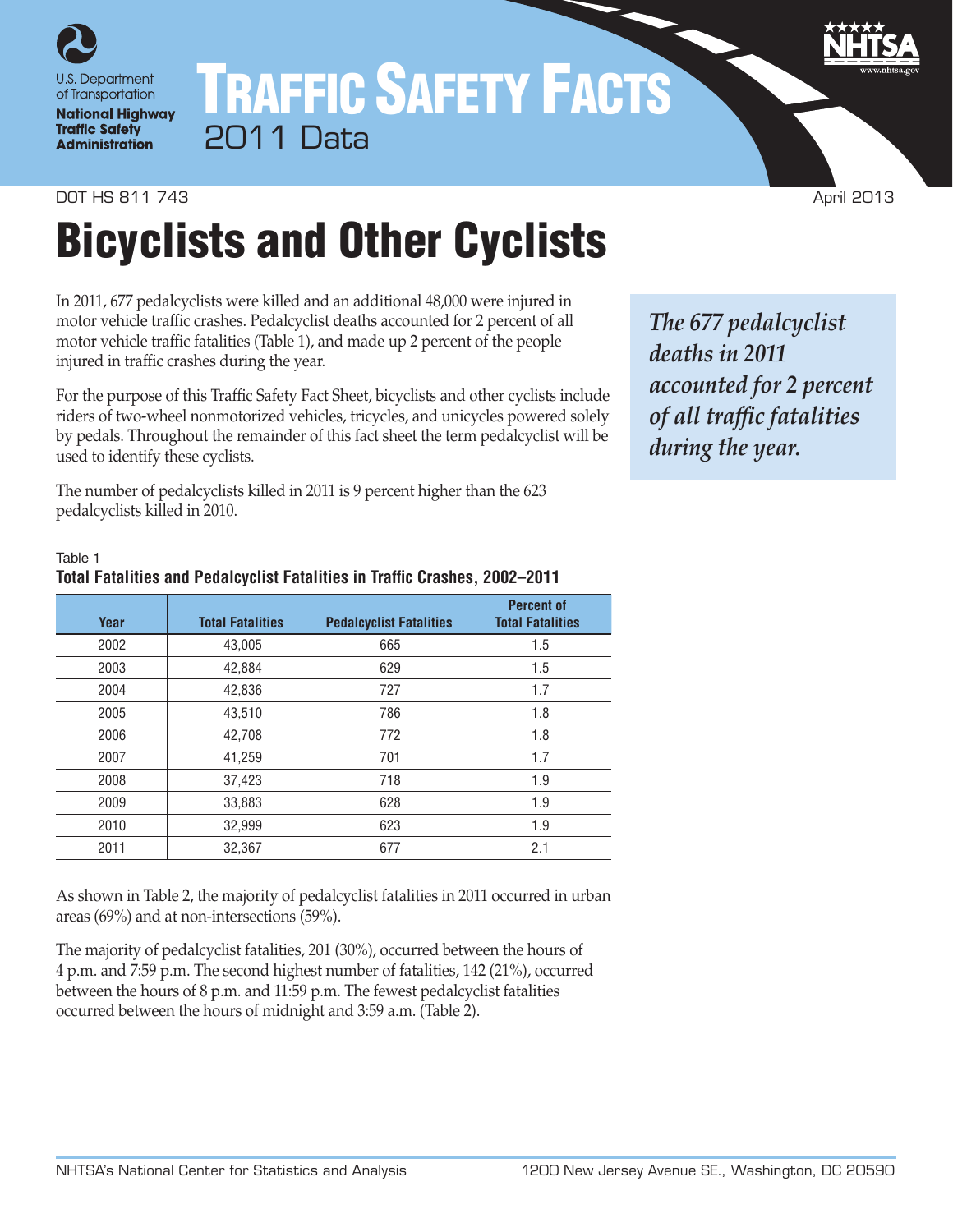Table 2

**Percentage of Pedalcyclist Fatalities in Relation to Land Use, Non-Motorist Location and Time of Day**

| <b>Percentage of the Pedalcyclists Killed</b> |      |  |  |  |  |
|-----------------------------------------------|------|--|--|--|--|
| 2010                                          | 2011 |  |  |  |  |
| <b>Land Use</b>                               |      |  |  |  |  |
| 28%                                           | 31%  |  |  |  |  |
| 72%                                           | 69%  |  |  |  |  |
| <b>Non-Motorist Location</b>                  |      |  |  |  |  |
| 33%                                           | 31%  |  |  |  |  |
| 57%                                           | 59%  |  |  |  |  |
| 8%                                            | 10%  |  |  |  |  |
| <b>Time of Day</b>                            |      |  |  |  |  |
| 7%                                            | 8%   |  |  |  |  |
| 11%                                           | 9%   |  |  |  |  |
| 13%                                           | 14%  |  |  |  |  |
| 17%                                           | 18%  |  |  |  |  |
| 28%                                           | 30%  |  |  |  |  |
| 25%                                           | 21%  |  |  |  |  |
|                                               |      |  |  |  |  |

Note: Percentage of unknown values are not displayed.

## **Age**

In 2011, the average age of pedalcyclists killed in traffic crashes was 43. During the past 10 years, there has been a steady increase in the average age of pedalcyclists killed and injured (Table 3).

#### Table 3

### **Average Age of Pedalcyclists Killed and Injured, 2002–2011**

| Year      | <b>Pedalcyclists Killed Average Age</b> | <b>Pedalcyclists Injured Average Age</b> |
|-----------|-----------------------------------------|------------------------------------------|
| 2002      | 36                                      | 28                                       |
| 2003      | 36                                      | 27                                       |
| 2004      | 39                                      | 29                                       |
| 2005      | 39                                      | 29                                       |
| 2006      | 41                                      | 30                                       |
| 2007      | 40                                      | 30                                       |
| 2008      | 41                                      | 31                                       |
| 2009      | 41                                      | 31                                       |
| 2010      | 42                                      | 31                                       |
| 2011      | 43                                      | 32                                       |
| 2002-2011 | 40                                      | 30                                       |

Pedalcyclists ages 45–54 had the highest fatality rate (3.51) based on population (Table 4). However, the highest injury rate (380) occurred in the 16–20 age group. The age group 16 and younger accounted for 10 percent of all pedalcyclists killed and 19 percent of all those injured in traffic crashes in 2011, compared to 23 percent of those killed and 39 percent of those injured in 2002.

## **Important Safety Reminders**

All bicyclists should wear properly fitted bicycle helmets every time they ride. A helmet is the single most effective way to prevent head injury resulting from a bicycle crash.

Bicyclists are considered vehicle operators; they are required to obey the same rules of the road as other vehicle operators, including obeying traffic signs, signals, and lane markings. When cycling in the street, cyclists must ride in the same direction as traffic.

Drivers of motor vehicles need to share the road with bicyclists. Be courteous—allow at least three feet clearance when passing a bicyclist on the road, look for cyclists before opening a car door or pulling out from a parking space, and yield to cyclists at intersections and as directed by signs and signals. Be especially watchful for cyclists when making turns, either left or right.

Bicyclists should increase their visibility to drivers by wearing fluorescent or brightly colored clothing during the day, dawn, and dusk. To be noticed when riding at night, use a front light and a red reflector or flashing rear light, and use retro-reflective tape or markings on equipment or clothing. (NHTSA's Office of Safety Programs)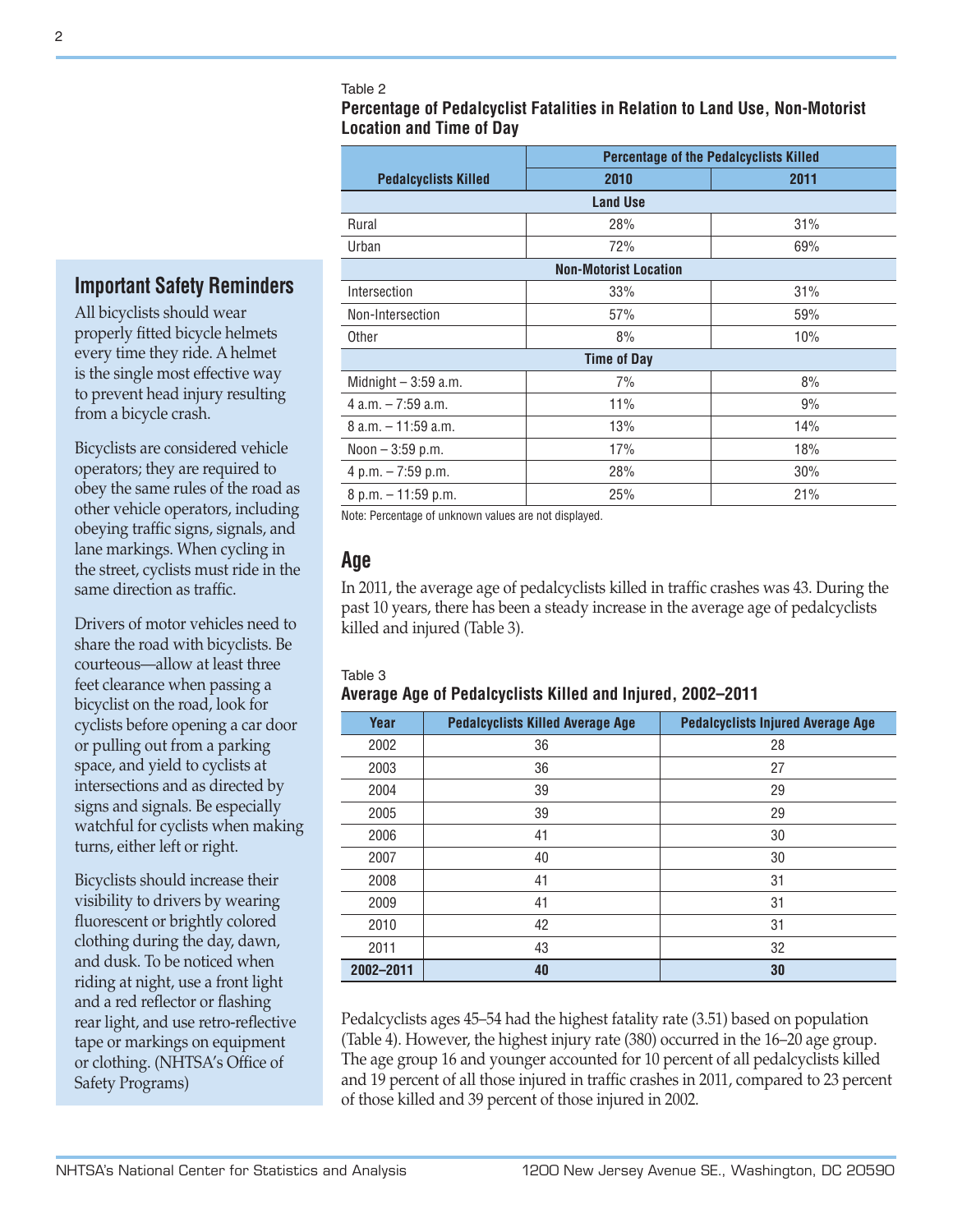## **Gender**

The majority of the pedalcyclists killed or injured in 2011 were males (85% and 78%, respectively). The highest number of male fatalities were between the ages of 45–54 (130), and the most males injured were between 16–20 (6,000).

In 2011, the pedalcyclist fatality rate per capita was almost six times higher for males than for females, and the injury rate per capita was almost four times higher for males (Table 4).

|                    | <b>Male</b>    |                                  |                          | <b>Female</b>   |                                  |                          | <b>Total</b>   |                                  |                          |  |
|--------------------|----------------|----------------------------------|--------------------------|-----------------|----------------------------------|--------------------------|----------------|----------------------------------|--------------------------|--|
|                    |                |                                  |                          |                 |                                  |                          |                |                                  |                          |  |
| Age<br>(Years)     | <b>Killed</b>  | <b>Population</b><br>(thousands) | <b>Fatality</b><br>Rate* | <b>Killed</b>   | <b>Population</b><br>(thousands) | <b>Fatality</b><br>Rate* | <b>Killed</b>  | <b>Population</b><br>(thousands) | <b>Fatality</b><br>Rate* |  |
| &5                 | 3              | 10,300                           | 0.29                     | 2               | 9,863                            | 0.20                     | 5              | 20,162                           | 0.25                     |  |
| $5 - 9$            | 17             | 10,384                           | 1.64                     | 9               | 9,950                            | 0.90                     | 26             | 20,334                           | 1.28                     |  |
| $10 - 15$          | 27             | 12,717                           | 2.12                     | 8               | 12,145                           | 0.66                     | 35             | 24,862                           | 1.41                     |  |
| $16 - 20$          | 44             | 11,339                           | 3.88                     | 6               | 10,745                           | 0.56                     | 50             | 22,083                           | 2.26                     |  |
| $21 - 24$          | 42             | 8,963                            | 4.69                     | 11              | 8,594                            | 1.28                     | 53             | 17,558                           | 3.02                     |  |
| $25 - 34$          | 59             | 21,044                           | 2.80                     | 12              | 20,746                           | 0.58                     | 71             | 41,790                           | 1.70                     |  |
| $35 - 44$          | 72             | 20,223                           | 3.56                     | 6               | 20,404                           | 0.29                     | 78             | 40,628                           | 1.92                     |  |
| $45 - 54$          | 130            | 22,019                           | 5.90                     | 27              | 22,699                           | 1.19                     | 157            | 44,718                           | 3.51                     |  |
| $55 - 64$          | 98             | 18,358                           | 5.34                     | 10              | 19,704                           | 0.51                     | 108            | 38,062                           | 2.84                     |  |
| $65 - 74$          | 50             | 10,476                           | 4.77                     | 8               | 12,005                           | 0.67                     | 58             | 22,482                           | 2.58                     |  |
| $75 - 84$          | 23             | 5,573                            | 4.13                     | 0               | 7,602                            | 0.00                     | 23             | 13,175                           | 1.75                     |  |
| $85+$              | 9              | 1,894                            | 4.75                     | 0               | 3,843                            | 0.00                     | 9              | 5,737                            | 1.57                     |  |
| Total <sup>#</sup> | 578            | 153,291                          | 3.77                     | 99              | 158,301                          | 0.63                     | 677            | 311,592                          | 2.17                     |  |
|                    |                | <b>Male</b>                      |                          |                 | <b>Female</b>                    |                          |                | <b>Total</b>                     |                          |  |
| Age<br>(Years)     | <b>Injured</b> | <b>Population</b><br>(thousands) | <b>Injury</b><br>Rate*   | <b>Injured</b>  | <b>Population</b><br>(thousands) | <b>Injury</b><br>Rate*   | <b>Injured</b> | <b>Population</b><br>(thousands) | <b>Injury</b><br>Rate*   |  |
| &5                 | $* *$          | 10,300                           | $\star\star$             | $\star\star$    | 9,863                            | $\star\star$             | $* *$          | 20,162                           | $\star$ $\star$          |  |
| $5 - 9$            | 2,000          | 10,384                           | 175                      | 1,000           | 9,950                            | 57                       | 2,000          | 20,334                           | 117                      |  |
| $10 - 15$          | 5,000          | 12,717                           | 409                      | 2,000           | 12,145                           | 137                      | 7,000          | 24,862                           | 276                      |  |
| $16 - 20$          | 6,000          | 11,339                           | 497                      | 3,000           | 10,745                           | 257                      | 8,000          | 22,083                           | 380                      |  |
| $21 - 24$          | 3,000          | 8,963                            | 360                      | 1,000           | 8,594                            | 129                      | 4,000          | 17,558                           | 247                      |  |
| $25 - 34$          | 5,000          | 21,044                           | 252                      | 2,000           | 20,746                           | 83                       | 7,000          | 41,790                           | 168                      |  |
| $35 - 44$          | 4,000          | 20,223                           | 213                      | $\star\star$    | 20,404                           | $\star\star$             | 5,000          | 40,628                           | 116                      |  |
| $45 - 54$          | 5,000          | 22,019                           | 236                      | 1,000           | 22,699                           | 57                       | 7,000          | 44,718                           | 146                      |  |
| $55 - 64$          | 4,000          | 18,358                           | 243                      | 1,000           | 19,704                           | 41                       | 5,000          | 38,062                           | 138                      |  |
| $65 - 74$          | 2,000          | 10,476                           | 155                      | $\star \star$   | 12,005                           | $\star \star$            | 2,000          | 22,482                           | 80                       |  |
| $75 - 84$          | 1,000          | 5,573                            | 110                      | $\star$ $\star$ | 7,602                            | $\star$ $\star$          | 1,000          | 13,175                           | 48                       |  |
| $85+$              | $\star \star$  | 1,894                            | $\star$ $\star$          | $\star\star$    | 3,843                            | $\star\star$             | $\star \star$  | 5,737                            | $\star \star$            |  |
| <b>Total</b>       | 38,000         | 153,291                          | 245                      | 11,000          | 158,301                          | 67                       | 48,000         | 311,592                          | 154                      |  |

#### Table 4 **Pedalcyclists Killed and Injured and Fatality and Injury Rates by Age and Sex, 2011**

\*Rate per million population.

\*\* Less than 500 injured, injury rate not shown.

‡ Total includes 4 males killed of unknown age.

**Source:** Fatalities — Fatality Analysis Reporting System, NHTSA. Injured — General Estimates System, NHTSA. Population — Bureau of the Census projections.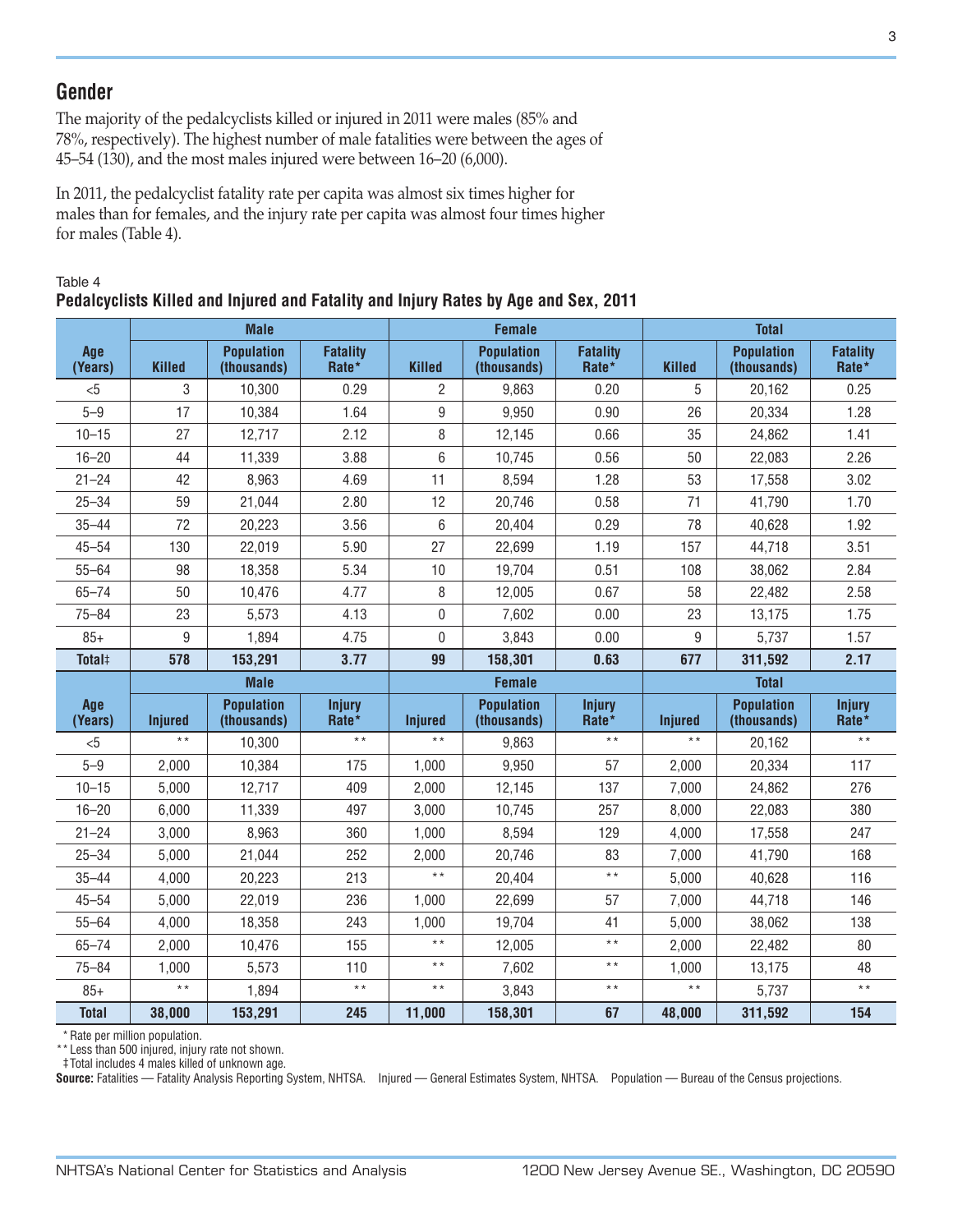## **Alcohol Involvement**

More than one-fourth (28%) of the pedalcyclists killed in 2011 had a blood alcohol concentration (BAC) of .01 grams per deciliter  $(g/dL)$  or higher, and around onefourth (23%) had a BAC of .08 g/dL or higher. Alcohol-involvement—either for the driver of a motor vehicle or the pedalcyclist—was reported in more than 37 percent of the traffic crashes that resulted in pedalcyclist fatalities in 2011. In 31 percent of the crashes, either the driver or the pedalcyclist was reported to have a BAC of .08 g/dL or higher. Lower alcohol levels (BAC .01 to .07 g/dL) were reported in 6 percent of the crashes (Table 5).

Table 5

**Crashes Involving a Pedalcyclist Fatality by the Highest BAC of Involved Riders and Drivers**

|      | $BAC = .00$   |                | $BAC = .01 - .07$ |                | $BAC=.08+$    |                | $BAC=.01+$    |                | <b>Total</b>  |
|------|---------------|----------------|-------------------|----------------|---------------|----------------|---------------|----------------|---------------|
| Year | <b>Number</b> | <b>Percent</b> | <b>Number</b>     | <b>Percent</b> | <b>Number</b> | <b>Percent</b> | <b>Number</b> | <b>Percent</b> | <b>Number</b> |
| 2010 | 413           | 66             | 28                |                | 182           | 29             | 209           | 34             | 622           |
| 2011 | 424           | 63             | 41                | 6              | 210           | 31             | 251           | 37             | 675           |

Table 6 shows total traffic fatalities, pedalcyclist fatalities, population and fatality rates by State in 2011. Among all States, fatalities in motor vehicle traffic crashes in 2011 ranged from 3,016 (highest) to 27 (lowest) depending on the size and population of the State. Pedalcyclists fatalities were highest in Florida (125), followed by California (114), and New York (57). There were no pedalcyclist fatalities in Delaware, Idaho, Maine, Rhode Island, Vermont and West Virginia. The proportion of pedalcyclist fatalities among total fatalities in States ranged from a high of 5.2 percent (Florida) to a low of 0.1 percent (Missouri and Oklahoma). The highest fatality rate per million population was in Florida (6.56) followed by Oregon (3.87).

## **For more information:**

Information on traffic fatalities is available from the National Center for Statistics and Analysis (NCSA), NVS-424, 1200 New Jersey Avenue SE., Washington, DC 20590. NCSA can be contacted at 800-934-8517 or via the following e-mail address: [ncsaweb@dot.gov](mailto:ncsaweb%40dot.gov?subject=RE%3A%202010%20Data%20-%20Bicyclists%20and%20Other%20Cyclists). General information on highway traffic safety can be accessed by Internet users at [www.nhtsa.gov/NCSA](http://www.nhtsa.gov/NCSA). To report a safety-related problem or to inquire about motor vehicle safety information, contact the Vehicle Safety Hotline at 888-327-4236.

Other fact sheets available from the National Center for Statistics and Analysis are *Alcohol-Impaired Driving, Children, Large Trucks, Motorcycles, Occupant Protection, Older Population, Overview, Passenger Vehicles, Pedestrians, Race and Ethnicity, Rural/Urban Comparisons, School Transportation-Related Crashes, Speeding, State Alcohol Estimates, State Traffic Data,* and *Young Drivers.* Detailed data on motor vehicle traffic crashes are published annually in *Traffic Safety Facts: A Compilation of Motor Vehicle Crash Data from the Fatality Analysis Reporting System and the General Estimates System.* The fact sheets and annual Traffic Safety Facts report can be accessed online at <www-nrd.nhtsa.dot.gov/CATS/index.aspx>.

*Alcohol involvement was reported in more than 37 percent of all fatal pedalcyclist crashes in 2011.*



U.S. Department of Transportation

**National Highway Traffic Safety Administration**